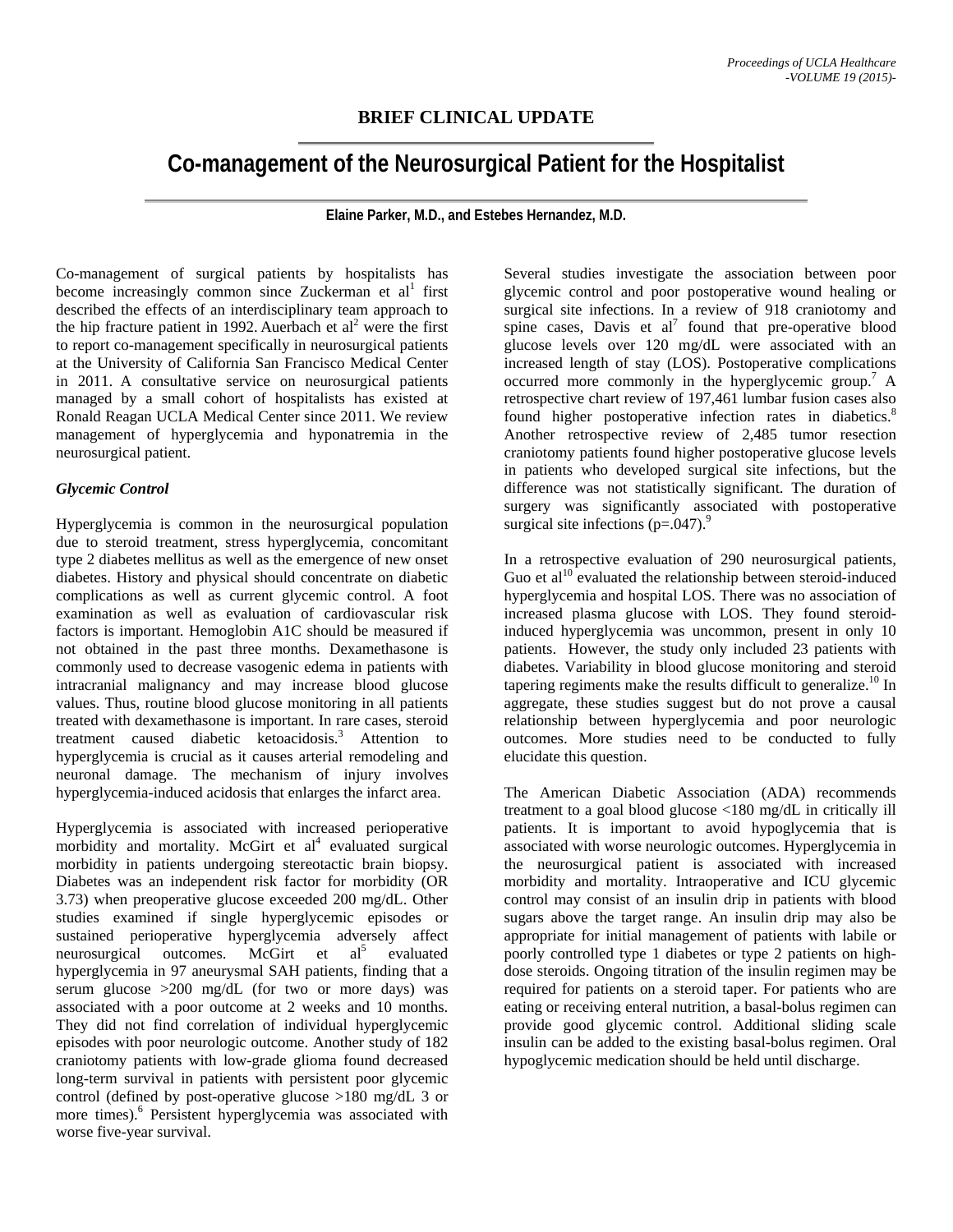#### *Hyponatremia*

Hyponatremia is a key issue in the postoperative neurosurgical patient as appropriate salt balance allows for cerebral perfusion. Baroreceptors throughout the body and osmoreceptors in the hypothalamus control the release of ADH that lead to hyponatremia. Cerebral edema can occur with hyponatremia when neuronal size increases due to water exiting the intracellular area.<sup>12</sup> In extreme cases, these changes can result in cerebral ischemia and CVA.

History in the patient with hyponatremia should concentrate on intravascular volume, past history of malignancy, end-stage liver disease, heart failure, CNS disease, and medications that cause hyponatremia. Physical examination should concentrate on an assessment of volume status, peripheral edema, and ascites. A broad differential diagnosis of hyponatremia pertinent to the neurosurgical patient includes pneumonia, medication-induced, the syndrome of inappropriate antidiuretic hormone secretion (SIADH) and cerebral salt wasting (CSW). Hyponatremia is common in neurosurgical patients due to traumatic brain injury, intracranial infections, tumor, and hemorrhage. Aspiration pneumonia and hospitalacquired pneumonia can occur in the neurosurgical patient, commonly leading to hyponatremia. Hyponatremia occurs in up to 29% of patients with pneumonia and is more common in a hospitalized population.<sup>13</sup> Medications that can contribute to hyponatremia include thiazide diuretics, selective serotonin reuptake inhibitors (SSRIs), non-steroidal anti-inflammatory drugs (NSAIDs), opiates, and proton pump inhibitors (PPIs).<sup>11</sup> Post-operative hyponatremia is common due to volume depletion, administration of hypotonic fluid, pain, and nausea.

Initial evaluation of the hyponatremic patient should include assessment of volume status and plasma osmolality. Patients with normal or high serum osmolality may have hyperglycemia, renal failure, and pseudohyponatremia. Labs should assess adrenal and thyroid function. Adrenal insufficiency is a rare complication that can occur following Trans-Nasal Trans-Sphenoidal (TNTS) resection of a pituitary adenoma. The etiology of hypo and hypervolemic hyponatremia includes CSW, cirrhosis, and heart failure while euvolemic etiologies includes SIADH and primary polydipsia.11 SIADH is common with intracranial mass lesions, while CSW is common after subarachnoid hemorrhage.<sup>14</sup> Symptoms of hyponatremia can range from nausea and weakness to generalized seizures and coma.

Distinguishing between the syndrome of inappropriate antidiuretic hormone secretion (SIADH) and cerebral salt wasting (CSW) is crucial as treatment differs markedly. Volume status differentiates CSW from SIADH as CSW is a volume-contracted state.<sup>15</sup> Incorrect diagnosis and treatment of CSW as SIADH can lead to worsening hyponatremia and hypovolemia. The pathophysiology of cerebral salt wasting is still being investigated. CSW involves loss of salt and water resulting in a volume-depleted state. Differentiation of these clinical entities can be challenging but includes an assessment of central venous pressure and volume status. Central venous pressure is a validated method to assist in the diagnosis of

CSW.16 Extracellular volume assessment should include review of daily weights and orthostatics. Helpful laboratory studies include serum and urine osmolality, urine sodium, hematocrit, bicarbonate, and fractional excretion of urate. CSW patients may have orthostatic changes, low CVP, and tachycardia. Lab findings in a patient with CSW include increased hematocrit, bicarbonate, and bun-to-creatinine ratio.

Treatment of CSW includes fluid replacement, oral salt tabs, and fludrocortisone. CSW typically resolves in a self-limited fashion 3-4 weeks after the initial insult.<sup>15</sup> Isotonic fluids (NS) may be employed to treat CSW. Several recent studies have used hypertonic saline to treat CSW in the neurosurgical population. Sodium levels should be followed every six hours with a goal correction of  $.5mEq/L/h.<sup>14</sup>$  Fludrocortisone acts on the renal tubule to increase sodium recovery. Fludrocortisone is typically initiated at a dose of  $.2 \text{ mg}$  po bid.<sup>17</sup> Adverse effects of fludrocortisone include hypokalemia and hypertension. Hypokalemia can be profound and potassium levels should be closely followed.

### **REFERENCES**

- 1. **Zuckerman JD, Sakales SR, Fabian DR, Frankel VH**. Hip fractures in geriatric patients. Results of an interdisciplinary hospital care program. *Clin Orthop Relat Res*. 1992 Jan;(274):213-25. PubMed PMID: 1729006.
- 2. **Auerbach AD, Wachter RM, Cheng HQ, Maselli J, McDermott M, Vittinghoff E, Berger MS**. Comanagement of surgical patients between neurosurgeons and hospitalists. *Arch Intern Med*. 2010 Dec 13;170(22):2004-10. doi: 10.1001/archinternmed.2010.432. PubMed PMID: 21149758.
- 3. **Ramessur S, Dinsmore J, Zoumprouli A**. Hyperglycaemia and cerebral oedema in a patient with a meningioma receiving dexamethasone. *Anaesthesia*. 2011 Feb;66(2):127-31. doi: 10.1111/j.1365- 2044.2010.06585.x. Epub 2010 Dec 16. PubMed PMID: 21166656.
- 4. **McGirt MJ, Woodworth GF, Coon AL, Frazier JM, Amundson E, Garonzik I, Olivi A, Weingart JD**. Independent predictors of morbidity after image-guided stereotactic brain biopsy: a risk assessment of 270 cases. *J Neurosurg*. 2005 May;102(5):897-901. PubMed PMID: 15926716.
- 5. **McGirt MJ, Woodworth GF, Ali M, Than KD, Tamargo RJ, Clatterbuck RE**. Persistent perioperative hyperglycemia as an independent predictor of poor outcome after aneurysmal subarachnoid hemorrhage. *J Neurosurg*. 2007 Dec;107(6):1080-5. PubMed PMID: 18077943.
- 6. **Chaichana KL, McGirt MJ, Woodworth GF, Datoo G, Tamargo RJ, Weingart J, Olivi A, Brem H, Quinones-Hinojosa A**. Persistent outpatient hyperglycemia is independently associated with survival, recurrence and malignant degeneration following surgery for hemispheric low grade gliomas. *Neurol Res*. 2010 May;32(4):442-8. doi: